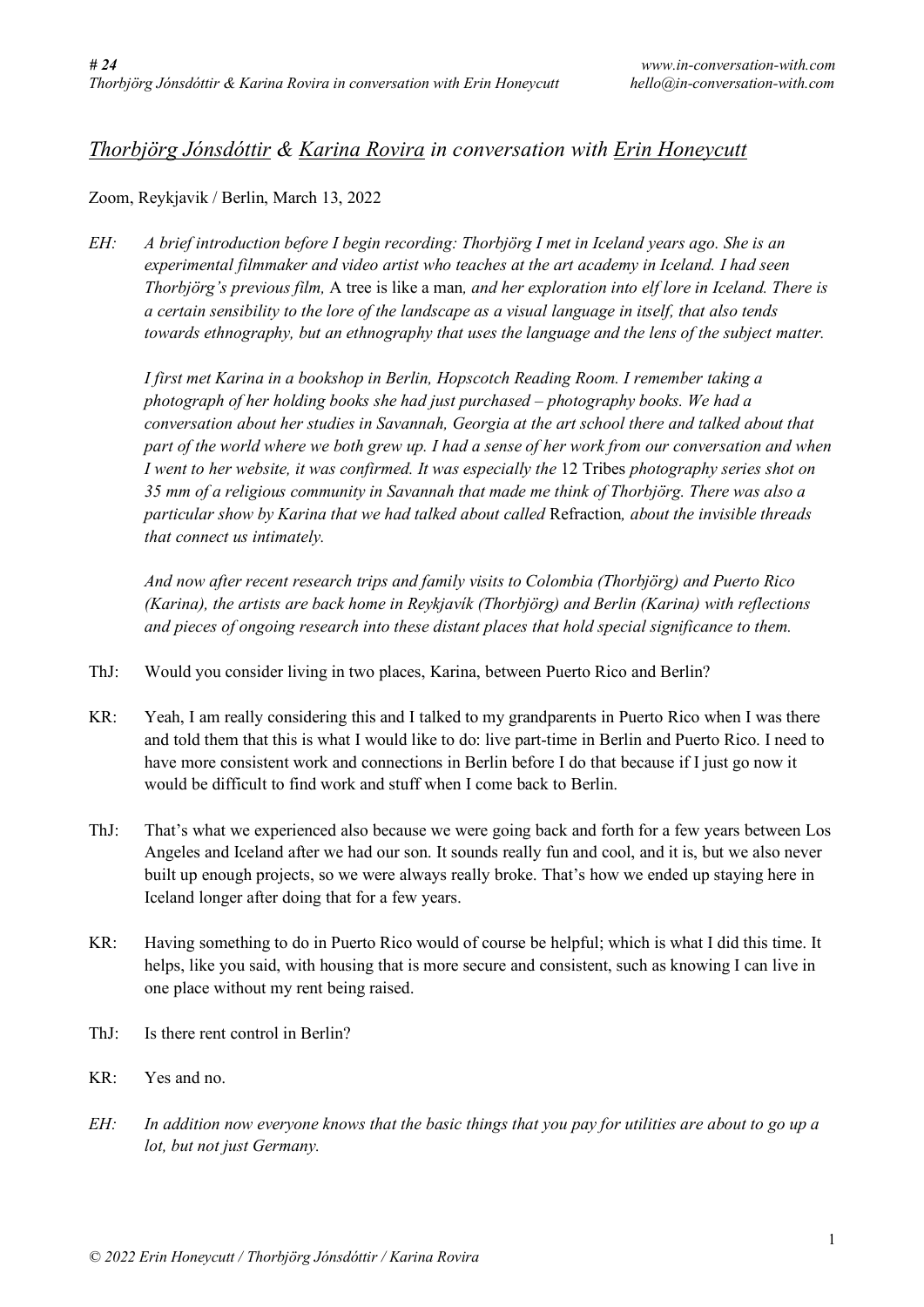- ThJ: Yes, everywhere. Travel is going to go up everywhere and from Iceland for example, there's no alternative to flying. I've been thinking of buying tickets now because if not, I won't be able to travel later which is a really shallow thing to be thinking about now because there are people like me with kids my son's age who are refugees now – it's so messed up.
- *EH: I know a lot of people in Berlin who are hosting refugees at the moment. It's alarming that it is coming to the hands of the people to house over 300,000 refugees in two weeks. And where was all of this help in the numerous previous refugee crises?*
- KR: The movement is quite intense.
- *EH: I've been reading:* How to Love a Homeland *(2020, Kayfa Ta) by Russian writer and philosopher Oksana Timofeeva. It's a lot of musings about the homeland and the difficulty of specifying it to one country or even the borderlands of an official state, but it's also about modeling our sense of rootedness to place on plants and animals, making new homelands, taking homelands with you…*

*'But the idea that a human being has genuine, authentic roots that precede any movement, in reality, does not correspond to anything. However, it does not mean that the tradition of refrains for a small homeland should be discarded. It is quite the opposite. Homeland was* sold out too hastily to those who are always ready to grab it, mark it as their own, build a *wall, and start a war. They also appropriated the principle of rootedness, linking it with the alleged authenticity of origin as what was here before us: someone has already declared this land their territory, and we can only grow into it as dead bodies. In fact, we do not yet understand what the plant, the nutritive soul, is and what it is capable of.' 1 (pg. 83)*

I think what we first started talking about is so relevant to this exhibition, this notion of splitting *your homeland and where does that feeling come from. So that's just to say, we can talk about anything – I think everything we are navigating is very relevant. What Timofeeva writes about this sense of the rootedness of plants and how they navigate and about this difficult relationship between the sense of nationhood and of having her motherland be Russia.*

- ThJ: What's happening now did not spring out of the blue.
- EH: Yeah, so she was writing about this idea of loving your homeland like a plant loves its homeland. *It's something that you can pick up and plant anywhere and it's not so tied to territory or geography. So I was thinking about this documentary you are working on Tobba,* Coca dulce tabaco frío*…*
- ThJ: It means 'sweet coca, cold tobacco'.
- *EH: And you've been going back and forth how many times now to Colombia?*
- ThJ: Maybe six or seven times, but the first was in the year 2000 and that's when I first met Don William and first learned about the plant medicines: the coca and ayahuasca and tobacco. I became friends with Don William who is an ayahuasca shaman and then I didn't go back for eleven years. While I was there we were kind of just getting to know each other. I had always wanted to come back and make a film or some kind of work with him because when I was there for the first time I had my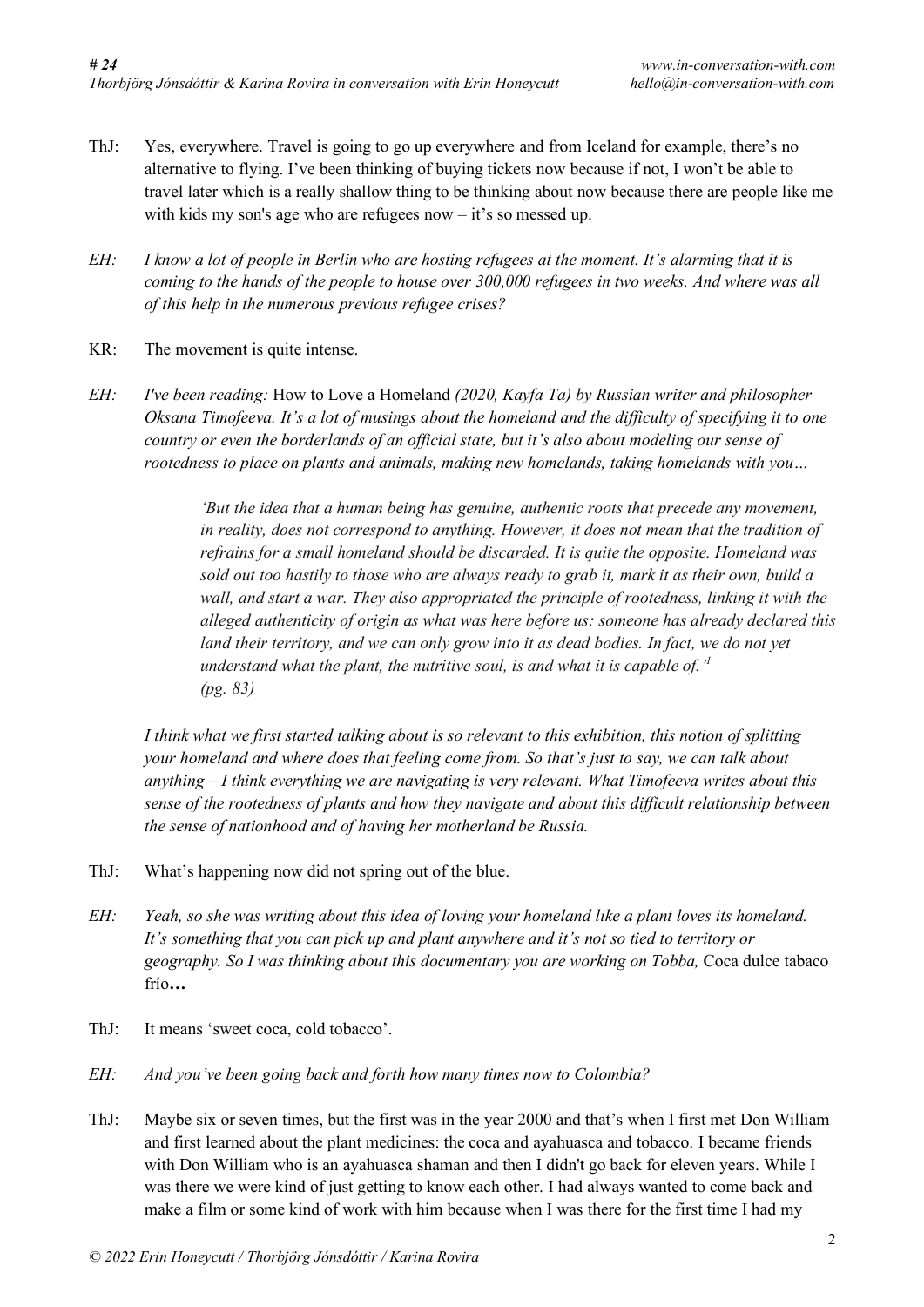video camera. We were shooting together and taking walks and just shooting trees and the landscape around his house mostly. I returned in 2011 and started making this documentary that I finished now called *A Tree is Like a Man*. I went a few times to the Colombian Amazon for that work and now I am beginning this new documentary work for which I went last year to continue my research. I hadn't been in a few years because of Covid and other things. No, mainly because of Covid.

- *EH: That big thing that doesn't seem as big right now*…
- ThJ: You know they opened up everything in Iceland no restrictions, no masks, no nothing you don't even need to be isolated if you have Covid. This meant that all of a sudden there were like 3,000 people per day getting infected which is huge here. It used to be like 100 people getting infected, and then 1,000, and now it's like the weather is like this today, bla bla bla, 3,000 people infected, bla bla bla. Now it's totally gone from the news because of this other crazy thing happening.
- KR: And how was it going back after these two years, going back to Colombia?
- ThJ: I've been there so much that it's really comfortable to come back and it's a place that I yearn for when I'm not there. I don't want to move there and obviously, I don't have connections there as you have in Puerto Rico, Karina, with your grandparents. But I yearn for it and think about it, not just the people, but also the place. I'm ambivalent also though because it's hard for me to be there because it's so hot, not to sound like a wuss, but… I think you know, Karina… So, when I go back it's always amazing but this time was just really crazy to hear about how Covid affected them. This town where I stay was closed off from the world for eight months; no flights, no boats, and they were starting to experience a severe lack of things that are not grown there like oil, sugar, and coffee. There's fish and fruit and vegetables that grow there so they weren't going hungry but certain things were not available. I was thinking so much about how it affected certain places more like a war would.
- *EH: Did you notice that people were more interested in cultivating these native plants, tobacco, and coca, with a renewed interest?*
- ThJ: That's like a century-old tradition. Those plants are really sacred in their belief systems as they have been cultivating them and using them in their daily life and ceremony for thousands of years. So the plants are obviously present when they're dealing with things like this pandemic and also when they're dealing with their everyday life like deciding whether to change work or leave their wife, or whatever. A lot of people told me that when Covid started hitting them, they developed their own remedies from the knowledge of the plants. They were treating their own people with their own plant medicine that was actually working. It was getting people better and keeping them from dying. They completely shut down the town. You were obviously supposed to be isolated if you had Covid, but then also the hospital and other places were overflowing but no one was supposed to go visit people who had Covid so you didn't spread it. But the indigenous people were still doing it and just really took matters into their own hands in this very effective way. I thought it was so inspiring how they looked to their old wisdom, their plant wisdom, and pulled from things they already knew or researched, essentially.
- *EH: Was the vaccine available?*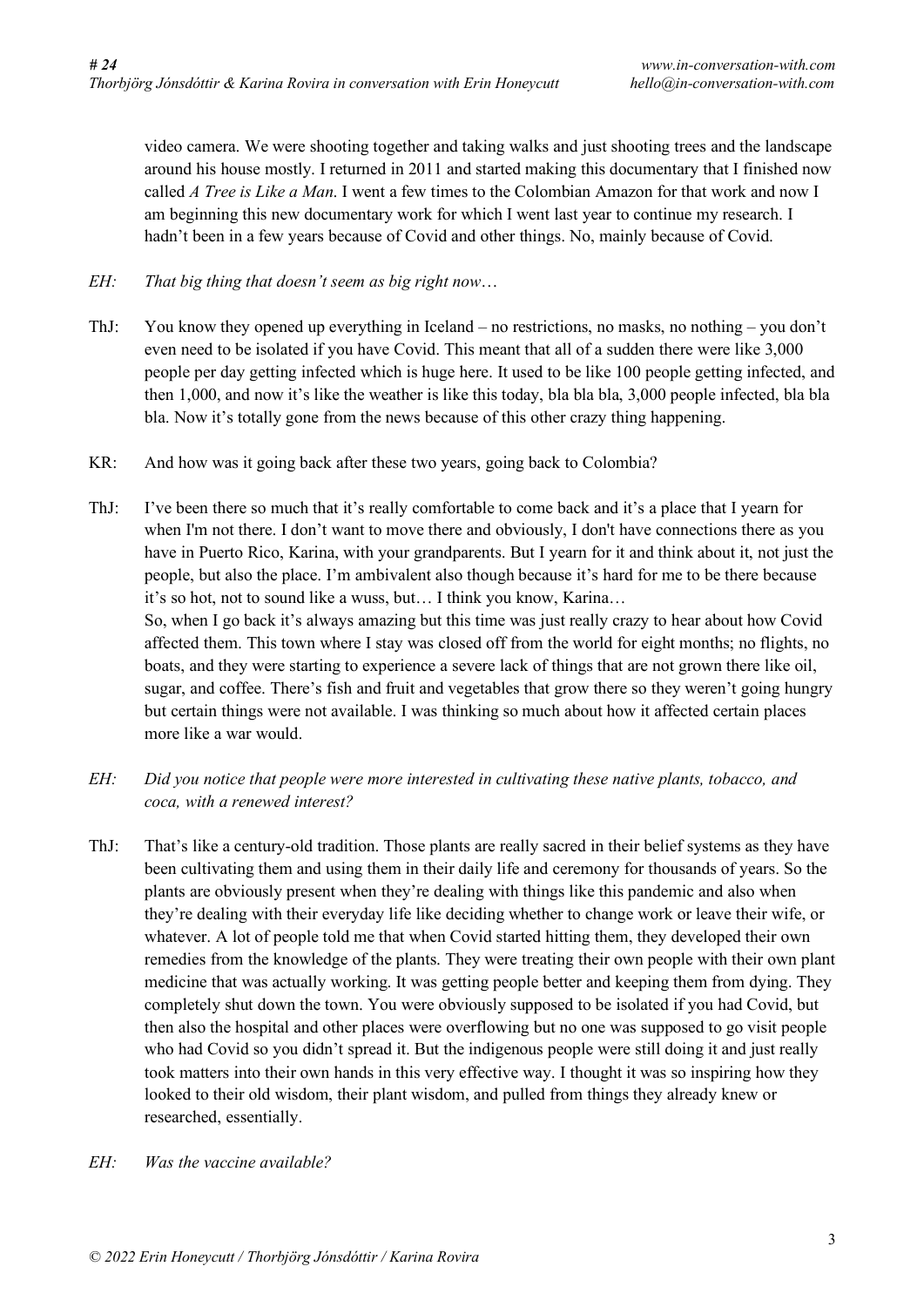- ThJ: By the time I got there it was available, but this was earlier on. They're still treating people with these plant medicines. It was a high level of infection and most people got vaccinated really fast because the indigenous people are more susceptible to this. They were one of the first in the area to get vaccinated.
- $EH$ : That's been another wild thing that has come up in the last few years this idea of a health passport. *How taking part in a pharmaceutical company or not decides your movement. Not that I'm anti-vax but it's a troubling conundrum.*
- KR: There are already so many restrictions depending on your passport and other reasons keeping you from going to certain places, so this vaccination adds to those restrictions that are already there and mainly to people already having a hard time accessing these places. I'm not against vaccination either but having this restriction that limits people, even more, is not an exciting thought. And I think with indigenous people, for example, the ones you were with, it seems they were willing to do it, but perhaps other indigenous groups are not as willing but are forced to be able to get supplies or things they may need because of that. And with a group that's already marginalized, it's troubling.
- ThJ: It can be a slippery slope...
- *EH: We're on a lot of slippery slopes right now…*
- KR: I thought it was interesting you said they were finding their own remedies through the knowledge they already had, to be able to take care of themselves before the government or other people, or already finding a way to help themselves. I also found this with my grandparents in Puerto Rico, for example, who live way up in the mountains, very isolated. Also as isolated people, there is a sense that they know they will take care of themselves and have to, to a certain extent. There's a sense that they can trust the land around them and their immediate community to find out what they may need. This was such a different conversation than the ones I was having in Berlin where it was always a conversation about what the government was saying, what are they doing now, what are the regulations. For example, in my flat of six people what can we as individuals do to help each other? It always began with what the government regulations were saying at the time but in Puerto Rico, it was a much more specific community deciding together to help the situation. I think the questions depend so much on your location.
- *EH: And how long had it been since you had been back to Puerto Rico?*
- KR: It had been almost a year I went to Puerto Rico two months before Covid. I booked the flight months in advance. I remember reading about a virus in Wuhan on the flight and while I was there for a month I was hearing all the updates. I ended up changing my flight two days earlier because everything was shutting down. I didn't want to get trapped in New York, so I got one to Spain, then Germany. It was one of the last flights because within a couple of days everything was closed.
- EH: I'm looking at the date right now and it's March 13th and that was the day everything changed, at *least here in Berlin in 2020.*
- ThJ: So your grandparents have always lived in this place where they live now, up in the mountains?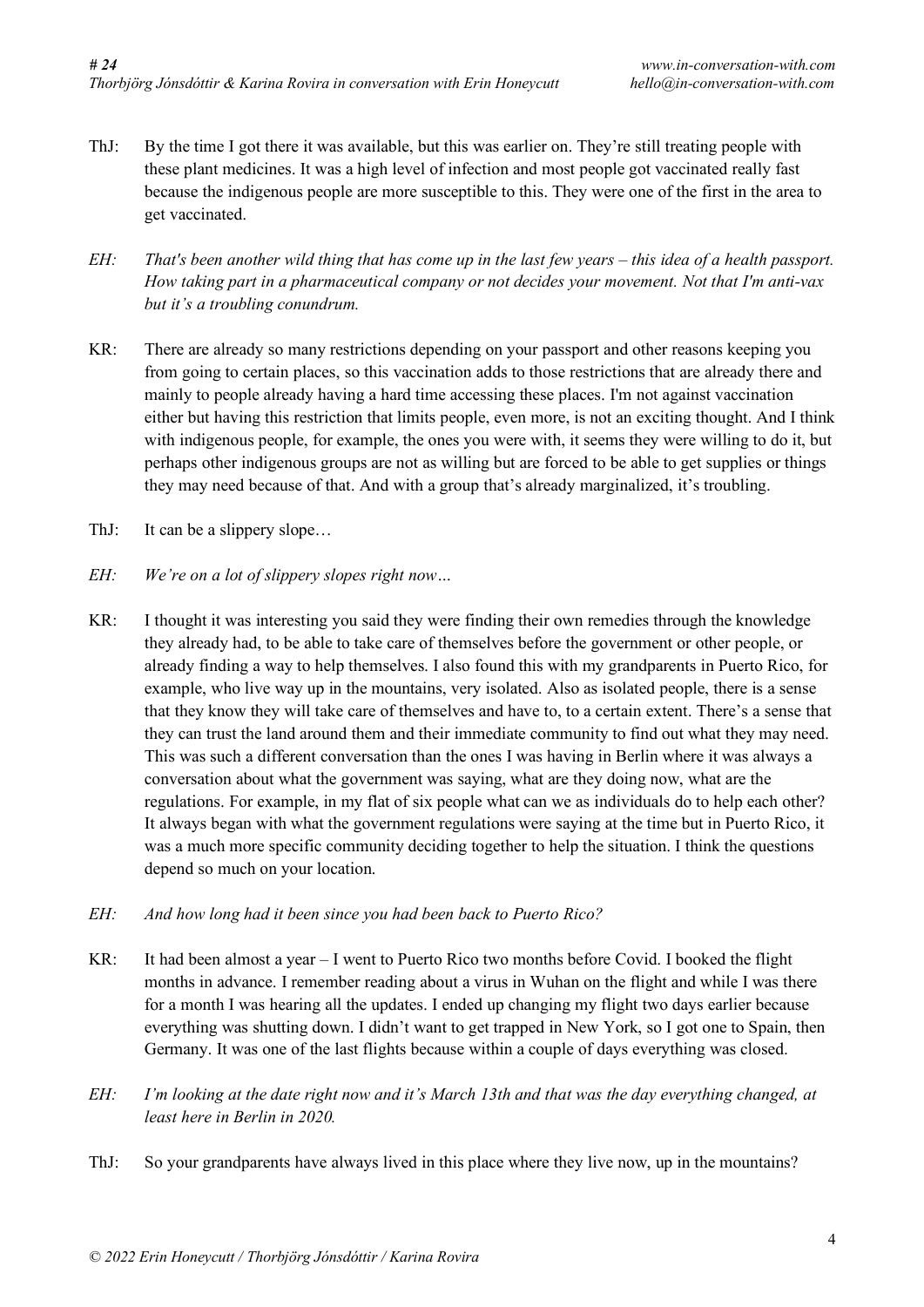KR: They got the land there in 1994 which was a year before I was born. They grew up in Caguas, which is where my dad, aunt, and uncle grew up. I don't remember exactly why but they both had a very serious urge to move up to the mountains. They've been living there ever since. They went in and out of Florida a lot because my dad and some of my cousins moved there or bounced around there so there were years in which my grandma and grandpa lived in Florida taking care of them which is also something I learned a lot about while I was there. I didn't realize all the years they really put their whole lives aside to help their family, even once their children were grown. I think it's only been the last four years that they have actually stayed in the mountains and really haven't been moving around helping my family. I think they're really happy there now.

## *EH: And really cultivating this land, right?*

- KR: Yes, but also just letting it be, my grandfather only cultivates on a really small section, the rest is just forest. My grandparents wake up at 5:30 every morning, and grandpa goes out and is just cultivating the land, taking care of the land till noon, because afterward, it gets too hot. My grandparents didn't grow up farming or growing food but you can tell how important it is to them and how it's become a part of them, something they hold dear. When I spend time with my grandparents there and we are doing something together, memories of their past come up, and they share them with me. Hearing all these memories and how they bring it to how they're living now is really beautiful to see. This wasn't their life before. My grandfather worked for a metal company – a German metal company. My grandfather told me the few words he remembers in German (laughs). My grandmother was a stay-at-home mom and so it's a world in the mountains that's really important to them now but it wasn't always the life they lived. My friend visited with me this time – the first time I had a friend visit, actually. The first time she met my grandfather she was like, he is such an artist! He's such a creative being – such an artist! Just making things out of random objects. Once she said that I realized I had never noticed it before but it's true.
- *EH: Shall I share some of the photos through screen-sharing so you can see Tobba?*
- ThJ: Ok.
- *EH: So, here is the largest papaya you've ever seen.*
- KR: There's a couple of papaya trees in the back of the house papaya trees, avocado trees, cinnamon, lemon – lots of lemons, bananas…
- *EH: And what were you shooting it with – 35 mm?*
- KR: Yes, Ilford 35 mm all black and white.
- ThJ: I want to see more!
- $EH$ : There he is (the grandfather) what did your dad say when he saw this photo of his father?
- KS: He said this photo reminded him of the classic *jíbaro* the Puerto Rican classic image of the humble farmer, not the farmer who dismantles the whole land, but the farmer who does just what he needs for his family and community.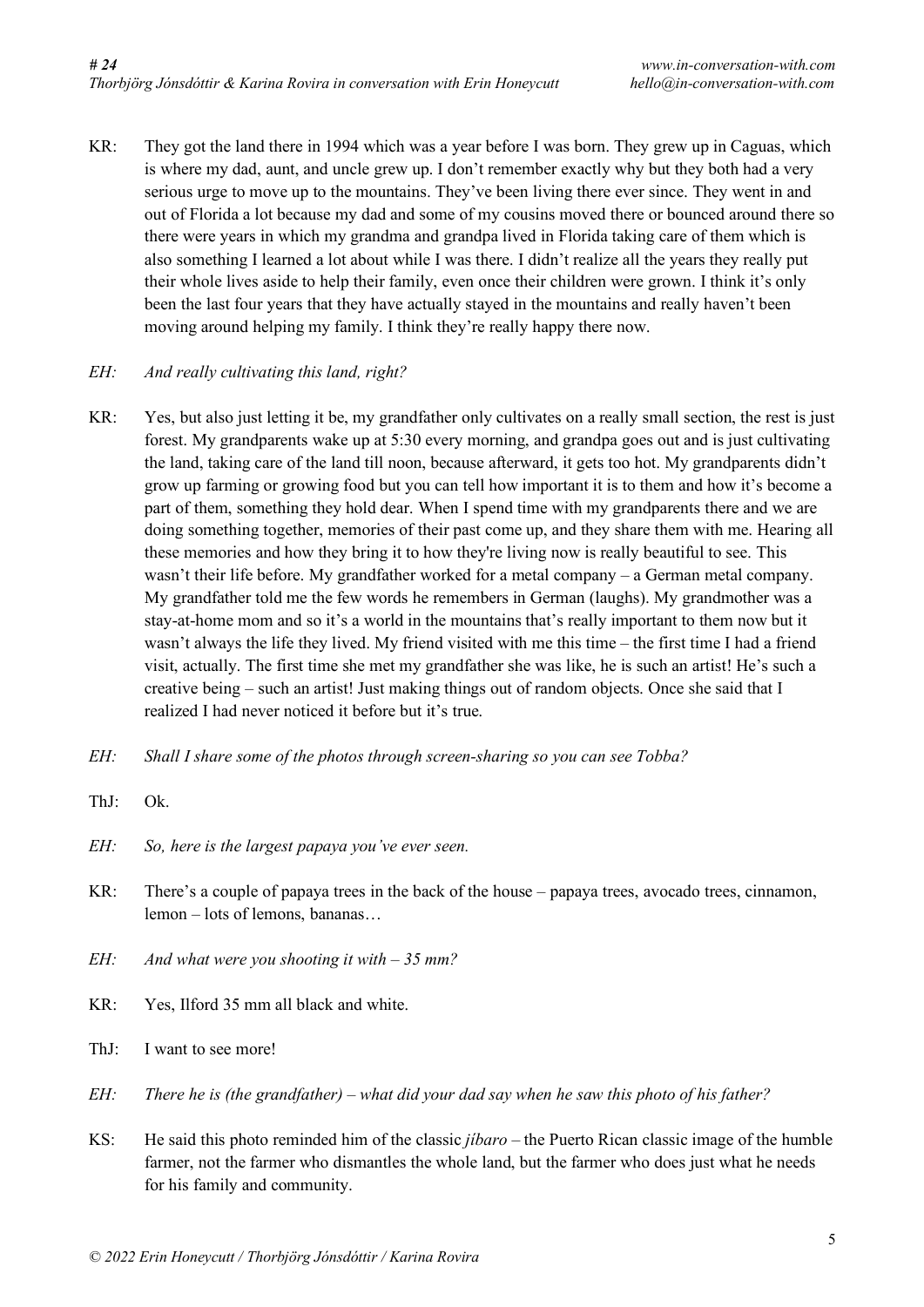- ThJ: It's beautiful.
- *EH: I love the sun. He looks so in his element*.
- KR: This is him eating cane sugar. This was a lovely moment. I didn't know this vine that was falling and twisting was cane sugar. We had just spent a couple of hours planting things and I'm like, what is this shapely vine all around us?

"It's sugarcane! Just sit there and we'll have some."

Then he just chopped it up and took the whole outer edge of the cane and ripped it with his teeth. I've never seen my grandfather do this before so I was just in awe. Then we sat there and had some sugar cane for a long time and he told me about his mother and father. His father is from Spain and his mother is from Puerto Rico. There's a term – *Boriqueño* in Puerto Rican. For my grandfather's mother, he was saying the family line is so far back in Puerto Rico that you don't know exactly where they're from. Puerto Ricans are Spaniards, Africans, Indigenous Taíno, and I think those are the main three but at a certain point it's really hard to know exactly where the person was from, so he was calling her *Boriqueño.*

- ThJ: And is that something that people are proud of to be considered that term? I'm just trying to figure out what this word means. Is it a sense of pride to be that much of a Puerto Rican that your family has been there so long that you don't even know?
- KR: I think it does depend on who you're talking to  $-I$  think there is a certain point where that doesn't matter at all how far back the family roots have been there. *Boricua* which is the term I am more familiar with is something to be very proud of. Puerto Ricans call themselves *Boricua*.
- ThJ: Is it a word that you can't even conceive the meaning of if you're not from there?
- KR: It's a word that is rooted in Puerto Rico because it is from the word *boriken* from the language of the Taíno that was used to refer to the island before the Spaniards came. Family lineage in Puerto Rico can come from many different places but they all call themselves *boricua*, and are proud to say it! To me, that is a word that respects all the different places people's families can come from and acknowledges the history and mixture of Puerto Rico.
- ThJ: Ah, I see. I was just wondering if it's something like it is in the States where someone's three generations down saying, "I'm Irish."
- *EH: Is it a conversation that you have when you meet someone new in Puerto Rico?*
- KR: No, I never had these conversations with people, only now with my grandparents because I want to learn more about the relationship Puerto Ricans have with this identity because when I was growing up it was really weird, you know, you had some people who were super proud to be *boricua* and from Puerto Rico and then you had another half who were like, we're not *boricua,* we are Americans and really wanted to be Americans. So I'm more interested in learning about this relationship we have about being Puerto Rican and how we view that and how it is measured, but it's not a conversation you just have with people. At least, when I was growing up, you never questioned how Puerto Rican someone is, you just are, you never question these things.
- *EH: Or would it be a conversation you have just to find common roots in a community?*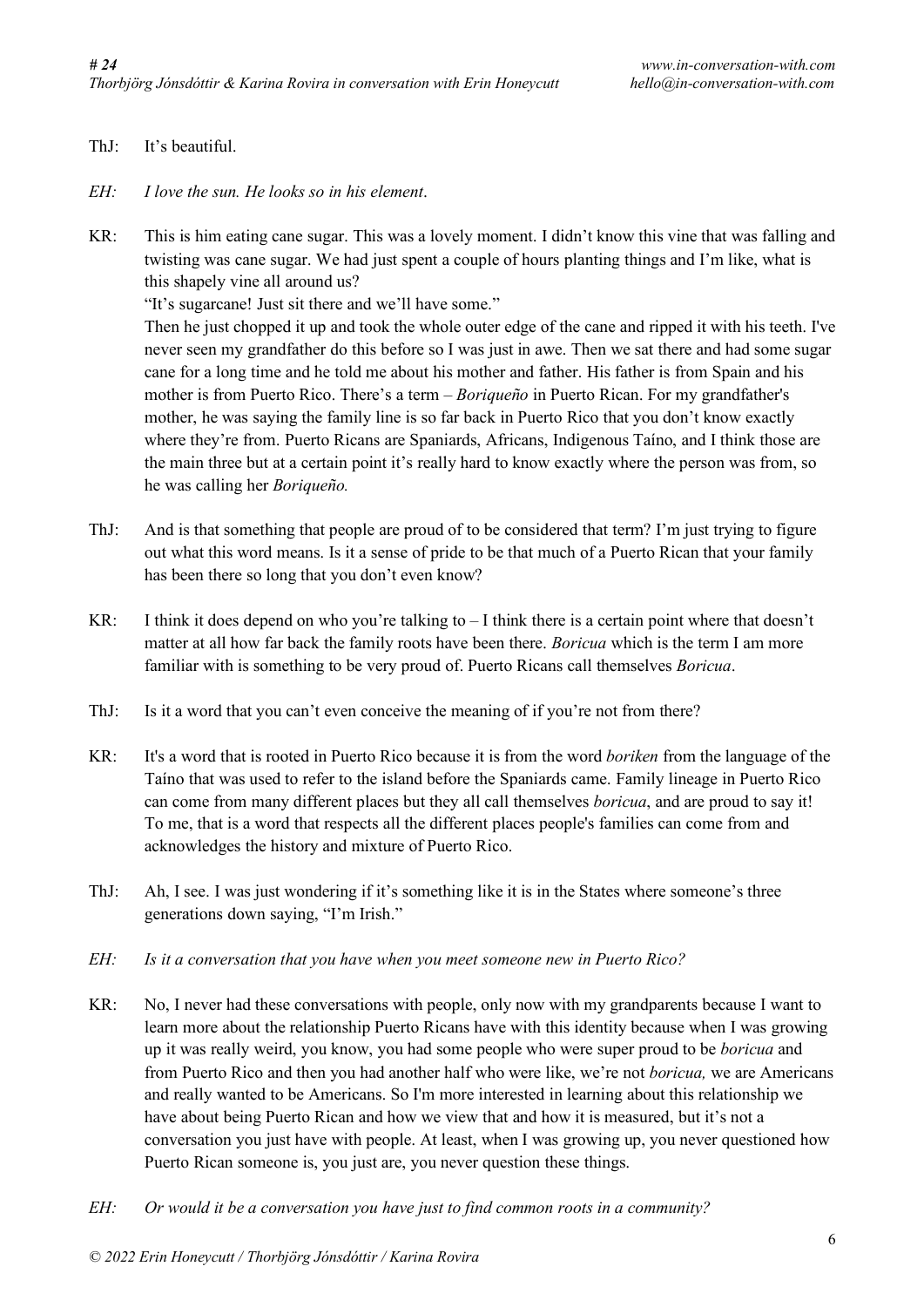- KR: I think the roots are like, if you're in Puerto Rico, then you're Puerto Rican. That's enough connection – you wouldn't ask where your family is from and these lines blur so much that I think even most Puerto Ricans wouldn't be able to tell you where their families are from.
- *EH: I was thinking about the Icelandic context for that, Thorbjörg.*
- ThJ: Yeah, we are so monocultural and everyone is just from here. Not everybody in Iceland is from here, obviously, but Icelanders don't have this variety of backgrounds.
- EH: I remember often witnessing when two Icelanders would meet for the first time they would try to find a common ancestor or landscape – like do you know this little part of the land behind that mountain *or that coast… and then realize they're cousins.*
- KR: I guess you would have these conversations but more within the islands you would ask are you from Caguas or Ponce, but I wouldn't hear anyone going beyond that.
- ThJ: Can I see more pictures I'm so excited to see them.
- *EH: What is your grandmother's name, Karina?*
- ThJ: That's your grandmother?
- KR: Jenny is her name.
- *EH: Wow, so you're really in a mountain valley.*
- KR: It's like mountains and then when you go down beyond that cove there is a cliff that leads straight to a river.
- EH: *Is your grandfather splitting cane sugar here?*
- KR: He's splitting banana leaves because you use a lot of banana leaves in Caribbean dishes, using the banana leaves to wrap the food in. Here he is cutting the leaves.
- ThJ: There's so much warmth and love in these photographs, Karina. I like the one of your grandma in her kitchen and him in his yard. They're so loving.
- EH: Absolutely, you can just feel this knowing it's your grandparents. Here is the last one: the beans.
- KR: Yeah, the beans. Cutting beanstalks and then spending three hours doing them.
- ThJ: Like, opening them?
- KR: You know, doing them! I don't know either. This is also something that just popped into my head just now – there are so many of these terms in which my grandparents and I don't really know what we're doing – it's not like generational learning of these things up in the mountains. There's a certain connection that you feel from the act while doing it… like, I don't know the term for opening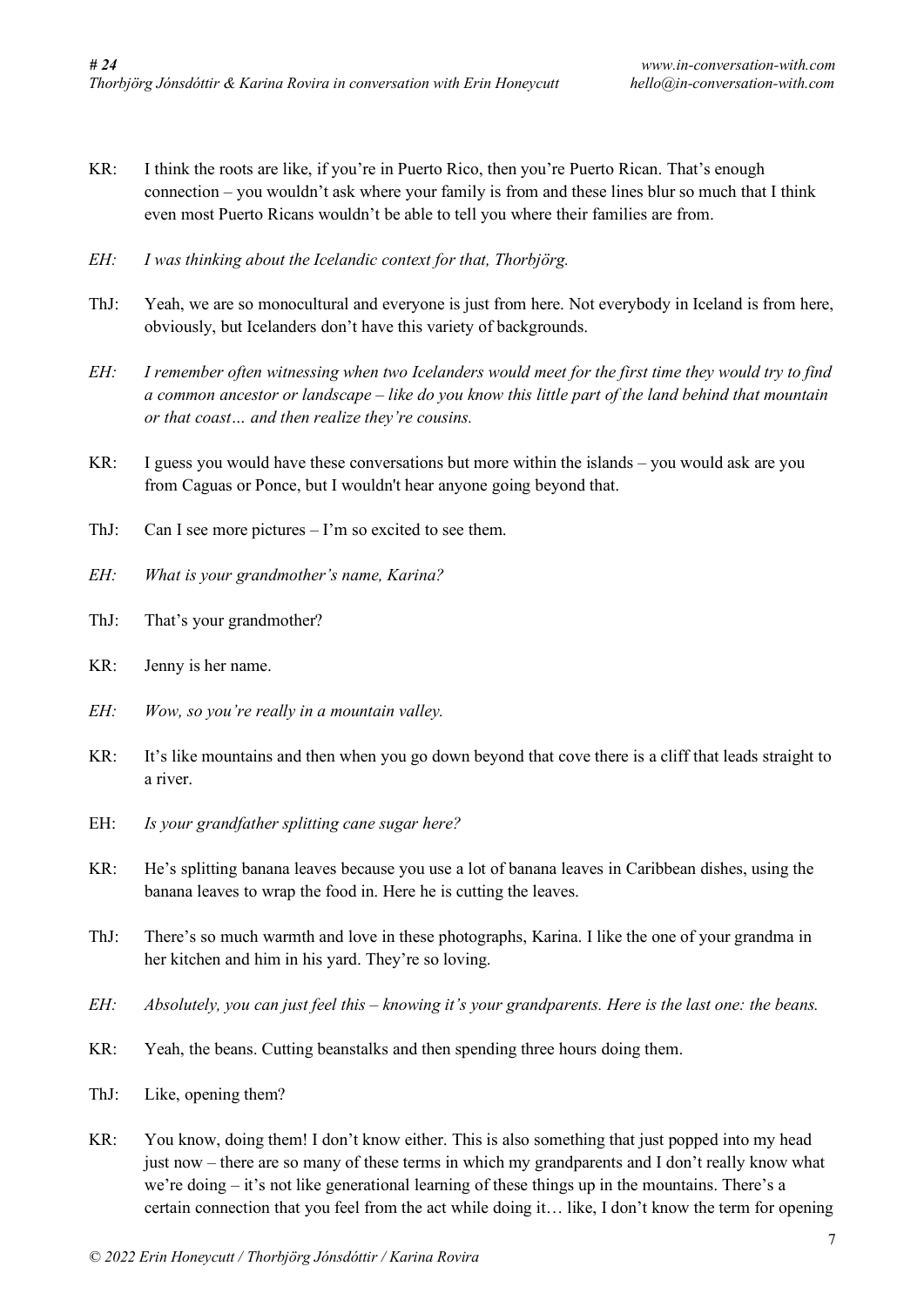these beans up but the feeling of spending hours opening them up with my grandparents is such a nice feeling that you don't question it at all. It's so nice to go back to it.

- *EH: I love your grandma's smile – so endearing.*
- KR: She's the sweetest. The amount of care she puts into everything she does is quite overwhelmingly inspiring. Overwhelming because I don't know how I can be as selfless and caring in my life as she is.

…

- *EH: One other thing, we need a title, or two titles, or a sentence…*
- ThJ: That's hard…
- *EH: What if I do a blind dip in this book?*
- ThJ: Stop. … ok, now Karina…
- KR: Stop.
- *EH: Oh woah, is this a Deleuze quote?*
- KR: I recently got really into rhizomes. I just found out about it a few weeks ago and that's why Erin was sharing this book with me – *How to Love a Homeland.*
- ThJ: When you start thinking about it, everything is a rhizome. I was also obsessed with it for a while, it was really good in making art practice conclusions – and that's the rhizome because of the rhizome because everything is a rhizome.
- *EH: Ok, I'll read the quote:*

 $\mathcal{L}_\text{max}$ 

*'The Deleuzean thinker declares an endangered species or persecuted tribe his homeland: "He becomes Indian, and never stops becoming so – perhaps "so that" the Indian who is himself Indian becomes something else and tears himself away from his own agony. We think and write for animals themselves. We become animals so that the animal also becomes something else. Becoming* is always double and it is this double becoming that constitutes the people to come in the New Earth."  $^{12}$ 

<sup>1</sup> <sup>+</sup> <sup>2</sup> *How to Read a Homeland* by Oxana Timofeeva (2020, Kayfa Ta)